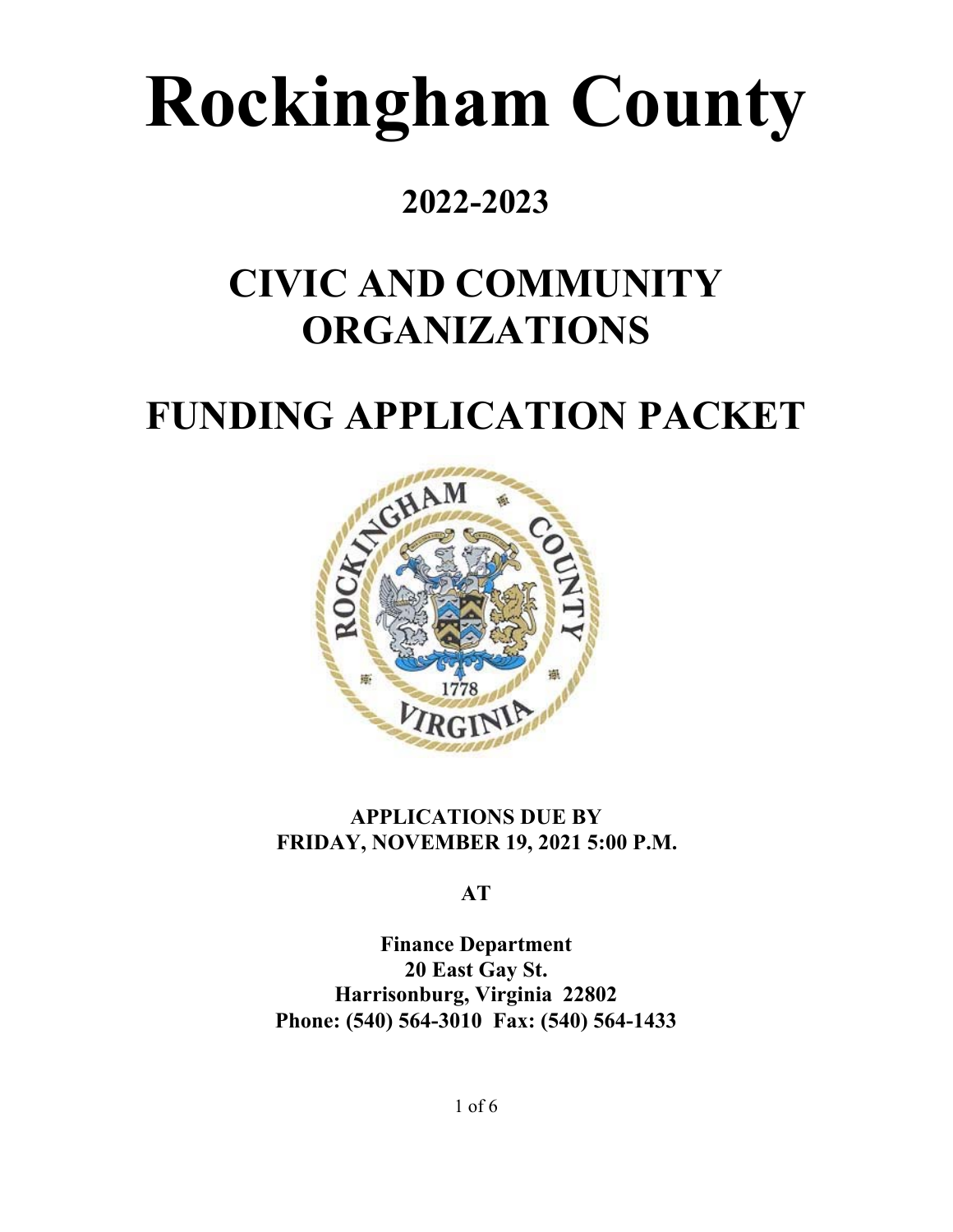#### **GENERAL APPLICATION INFORMATION**

- 1. This application should be used by any organization or agency requesting funding from the County's General Fund Budget. The purpose of this application is to assist the County in determining the most effective use of County funds.
- *2.* Applications are due to the Finance Department at 20 East Gay Street, Harrisonburg, Virginia, 22802, by 5:00 P.M. Friday, November 19, 2021. *This is not a postmark deadline. If sending application via U.S. Mail, please allow sufficient time for delivery to ensure that applications are RECEIVED by the deadline.*
- 3. **Private individuals are not eligible to submit project applications**. Projects must benefit a group of people and be administered by an agency, organization, or business (i.e., a legal entity).
- 4. The application must stand alone and will serve as the primary vehicle for applicants to provide information on their request. However, applicants may also be asked to submit additional information. Note: An appropriation of funds in one fiscal year does not imply a commitment by the County to provide funds in subsequent years.
- 5. The application evaluation will also now include a review committee. The review committee will advance to the Finance Committee and County Administrator recommendations on which requests should be incorporated into the County Administrator's budget. The Finance Committee and County Administrator will determine which recommendations to include in the budget as is feasible based on financial constraints.
- 6. Funding disbursements will be made on a yearly basis. The yearly disbursements will be disbursed after notification from the agency is received by e-mail, letter, or fax. The County reserves the right to adjust the yearly payments should state or local budgetary circumstances so require.
- 7. Submit **one (1) original copy** of the application. Note: All attachments to the application must be included in the original. You may send your application electronically in pdf format to bfulk@rockinghamcountyva.gov, regular mail, or hand delivery.
- 8. The application package must include the following:
	- i. IRS 501(C) Tax Exemption Determination Letter (if applicable)
	- ii. Current List of the Organization's Board of Directors (if applicable) indicating their addresses, telephone numbers, and terms of appointment
	- iii. Organization's most recent audit if one is performed
	- iv. Organization's written financial statement showing the sources of revenue and actual expenditures for its current fiscal year
	- v. IRS Form 990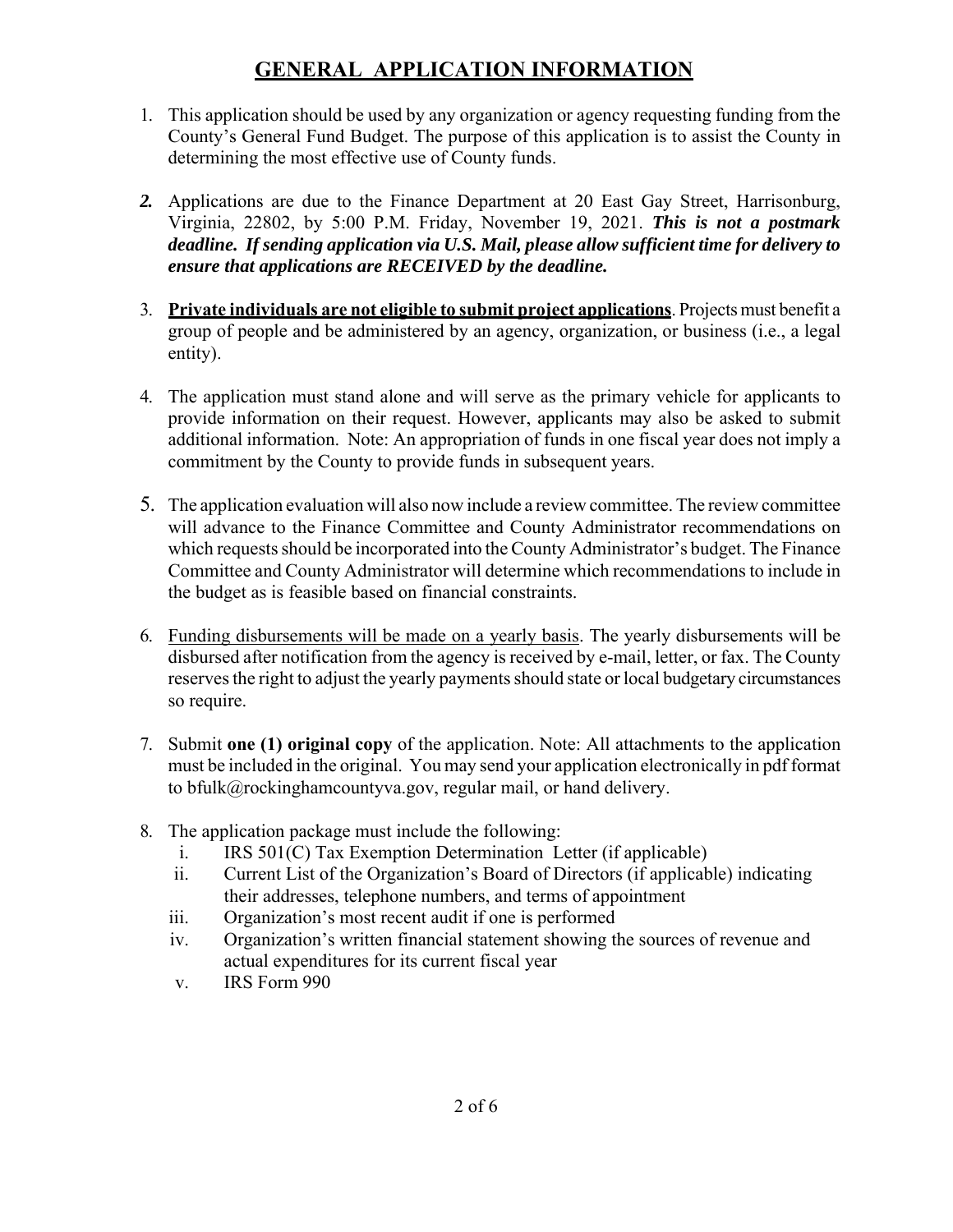9. The Rockingham County Board of Supervisors has identified 4 focus areas in which to provide funding support. They consist of the following:

#### **A. Crisis Intervention and Diversion**

Services provided to individuals and families in crisis to overcome immediate problems and reduce or prevent further penetration to more restrictive and expensive higher level services.

#### **B. Improved Quality of Human Services**

Services and opportunities provided to individuals, organizations, and communities that enhance the quality, accessibility, accountability and coordination of services provided by community organizations.

#### **C. Homelessness Prevention and Self-Sustainability**

Services focused on assisting individuals and families in becoming and/or remaining independent and stable, and providing tools, skills, strategies and resources to individuals and families.

#### **D. Cultural Development**

Providing opportunities for individuals to enhance their cultural experiences. Includes things like museums, art and music.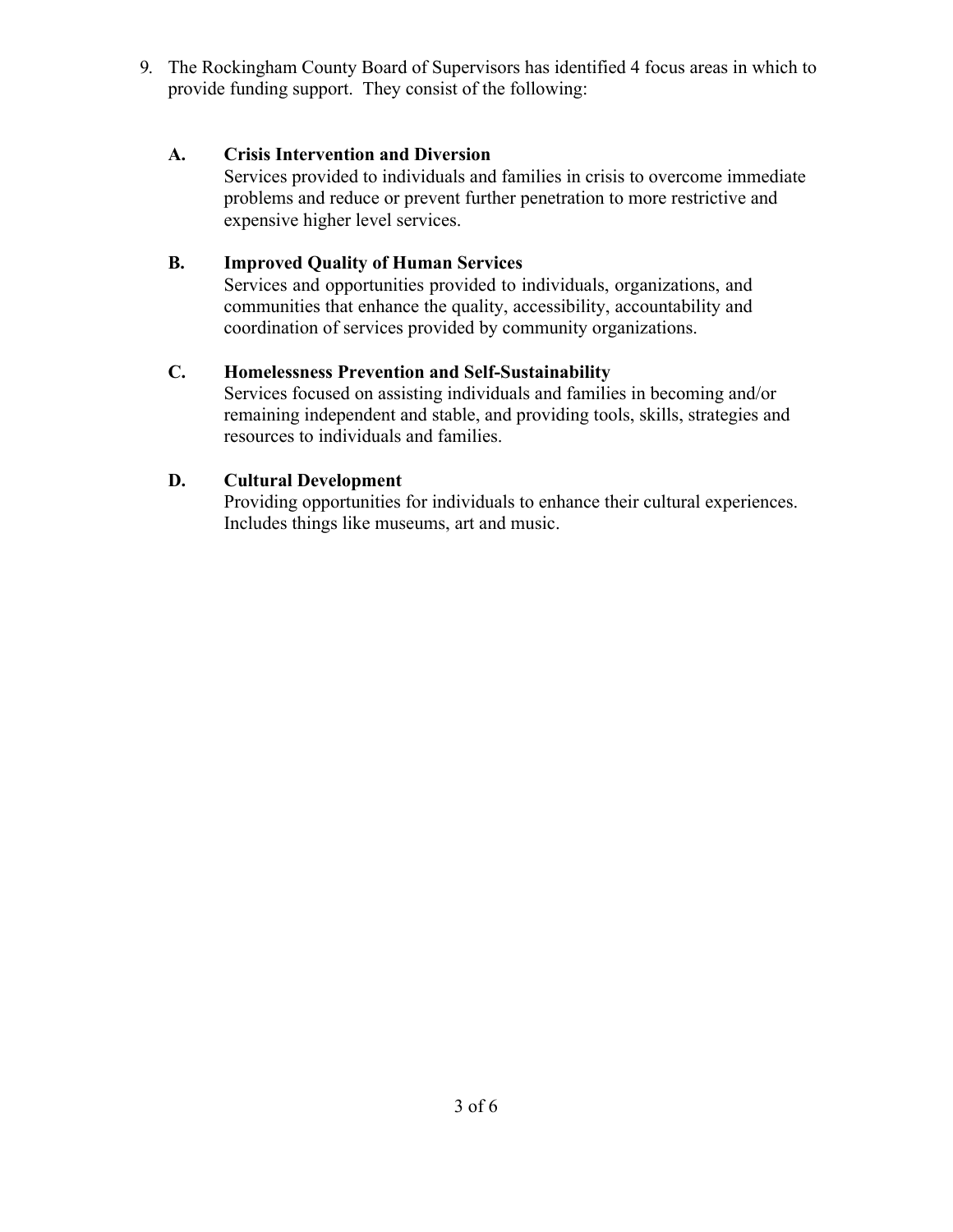#### **Rockingham County Funding Application Form For Fiscal Year July 2022-June 2023**

| <b>Name of Applicant:</b>                                             |                                                                                       |
|-----------------------------------------------------------------------|---------------------------------------------------------------------------------------|
| <b>Applicant Contact Information:</b>                                 |                                                                                       |
| Project Manager                                                       |                                                                                       |
|                                                                       |                                                                                       |
|                                                                       |                                                                                       |
| Physical Address (if different than mailing address):                 | ,我们也不会有一个人的人,我们也不会有一个人的人,我们也不会有一个人的人,我们也不会有一个人的人,我们也不会有一个人的人。""我们的人,我们也不会有一个人的人,我     |
| <b>Amount of County Funds Requested:</b>                              | $\frac{\text{S}}{\text{S}}$                                                           |
| <b>Total Annual Operating Budget:</b>                                 | $\frac{1}{2}$                                                                         |
|                                                                       |                                                                                       |
| Rockingham County and the total number of clients your agency serves: | Based on your 2020 data, please provide the number of your clients whom reside within |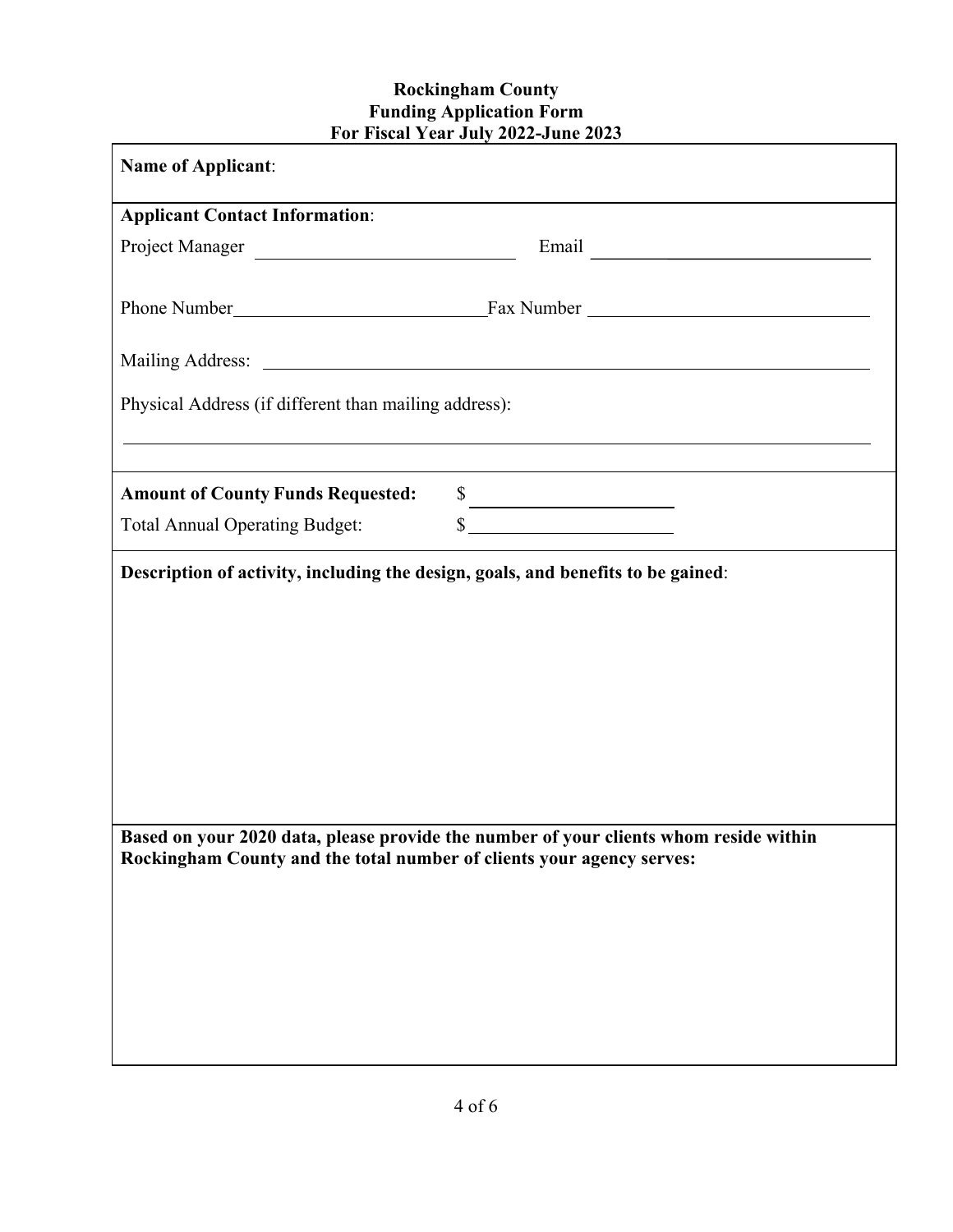| Explain why financial assistance from the County is necessary to provide these services, |  |
|------------------------------------------------------------------------------------------|--|
| including supporting statistical evidence and statements from authorities:               |  |

**Describe your prior experience in the same or similar activities as proposed, including years of experience.** 

**Explain the effect upon these services if the County does not fund your request or if the award is less than requested:**